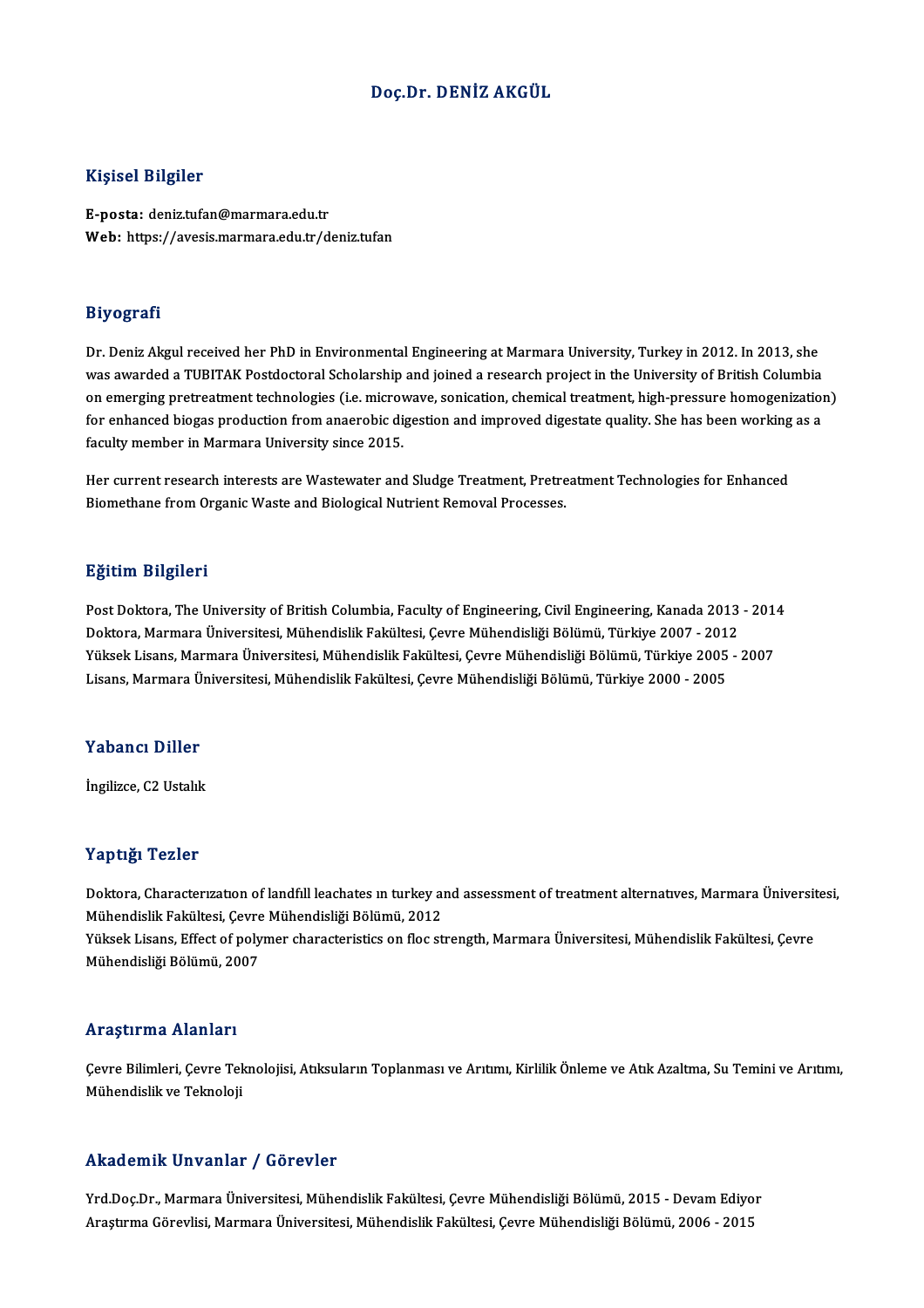# Yönetilen Tezler

Yönetilen Tezler<br>Akgül D., LEED sertifikası versiyonlarının kaynak verimliliği açısından değerlendirilmesi, Yüksek Lisans, D.NUR(Öğrenci),<br>2020 2020<br>Akgül<br>2020 Akgül D., LEED sertifikası versiyonlarının kaynak verimliliği açısından değerlendirilmesi, Yüksek Lisans, D.NUR(Öğrenci)<br>2020<br>Akgül D., Kerç A., Pamuklu dokuma gömlek yaşam döngü değerlendirmesi ve alternatif üretim teknik

2020<br>Akgül D., Kerç A., Pamuklu<br>H.KAZAN(Öğrenci), 2019<br>Akgül D., Molegular investi Akgül D., Kerç A., Pamuklu dokuma gömlek yaşam döngü değerlendirmesi ve alternatif üretim teknikleri, Yüksek Lisans,<br>H.KAZAN(Öğrenci), 2019<br>Akgül D., Molecular investigation of anaerobic ammonium oxidation (Anammox) bacter

H.KAZAN(Öğrenci), 2019<br>Akgül D., Molecular investigation of anaerobic ammonium oxidation (Anammox) bacteria under long-term nanoparticle<br>exposure, Yüksek Lisans, T.SARI(Öğrenci), 2019 Akgül D., Molecular investigation of anaerobic ammonium oxidation (Anammox) bacteria under long-term nanopartic<br>exposure, Yüksek Lisans, T.SARI(Öğrenci), 2019<br>AKGÜL D., Inhibitory effeects of zinc oxide nanoparticles on an

exposure, Yüksek Lisans, T.SARI(Öğrenci), 2019<br>AKGÜL D., Inhibitory effeects of zinc oxide nanoparticles on anammox process, Yüksek Lisans, S.CAN(Öğrenci)<br>AKGÜL D., Short and long-term effects of titanium dioxide nanoparti AKGÜL D., Inhibitory effee<br>AKGÜL D., Short and long<br>A.ÖZLEM(Öğrenci), 2018

# A.OZLEM(Ogrencı), 2018<br>SCI, SSCI ve AHCI İndekslerine Giren Dergilerde Yayınlanan Makaleler

- I. Recovery profile of anaerobic ammoniumoxidation (anammox) bacteria inhibited by ZnO BBB1 ve 11118.<br>Recovery prof<br>nanoparticles Recovery profile of<br>nanoparticles<br>Can S., Sari T., Akgül D.<br>WATER SCIENCE AND nanoparticles<br>Can S., Sari T., Akgül D.<br>WATER SCIENCE AND TECHNOLOGY, 2021 (SCI İndekslerine Giren Dergi)
	-

Can S., Sari T., Akgül D.<br>WATER SCIENCE AND TECHNOLOGY, 2021 (SCI İndekslerine Giren Dergi)<br>II. Assessment of Anammox process against acute and long-term exposure of ZnO nanoparticles<br>Sari T. Can S. AKCÜL D. SariT.,CanS.,AKGÜLD. Assessment of Anammox process against acute and long-term exposure of Z<br>Sari T., Can S., AKGÜL D.<br>SCIENCE OF THE TOTAL ENVIRONMENT, cilt.727, 2020 (SCI İndekslerine Giren Dergi)<br>Life avela assessment of setten wewen shirts

SCIENCE OF THE TOTAL ENVIRONMENT, cilt.727, 2020 (SCI İndekslerine Giren Dergi)

III. Life cycle assessment of cotton woven shirts and alternative manufacturing techniques Kazan H., Akgül D., Kerç A. Life cycle assessment of cotton woven shirts and alternative manufacturing techniques<br>Kazan H., Akgül D., Kerç A.<br>Clean Technologies and Environmental Policy, cilt.22, sa.4, ss.849-864, 2020 (SCI İndekslerine Giren Dergi)<br>

- IV. Nitrogen Converters in Various Landfill Leachates<br>AKGÜL D., Yuzer B., Yapsakli K., MERTOĞLU B. Clean Technologies and Environmental Policy,<br>Nitrogen Converters in Various Landfill<br>AKGÜL D., Yuzer B., Yapsakli K., MERTOĞLU B.<br>POLISH JOUPNAL OF ENVIRONMENTAL STUD POLISH JOURNAL OF ENVIRONMENTAL STUDIES, cilt.27, sa.5, ss.1941-1948, 2018 (SCI İndekslerine Giren Dergi)
- V. Assessing iron and aluminum-based coagulants for odour and pathogen reductions in sludge POLISH JOURNAL OF ENVIRONMENTAL STUDIES, cilt.27<br>Assessing iron and aluminum-based coagulants for<br>digesters and enhanced digestate dewaterability Assessing iron and aluminur<br>digesters and enhanced dige<br>Akgul D., Abbott T., Eskicioglu C.<br>SCIENCE OF THE TOTAL ENVIRO Akgul D., Abbott T., Eskicioglu C.<br>SCIENCE OF THE TOTAL ENVIRONMENT, cilt.598, ss.881-888, 2017 (SCI İndekslerine Giren Dergi) Akgul D., Abbott T., Eskicioglu C.<br>SCIENCE OF THE TOTAL ENVIRONMENT, cilt.598, ss.881-888, 2017 (SCI İndekslerine Giren Dergi)<br>VI. Influences of low-energy input microwave and ultrasonic pretreatments on single-stage and<br>t
- SCIENCE OF THE TOTAL ENVIRONMENT, cilt.598, ss.881-888, 2017 (SCI İndekslerine Giren D<br>Influences of low-energy input microwave and ultrasonic pretreatments on single<br>temperature-phased anaerobic digestion (TPAD) of munici Influences of low-energy inpu<br>temperature-phased anaerobi<br>Akgul D., Cella M. A. , Eskicioglu C.<br>ENEDCV silt 122, ss 271, 282, 201 temperature-phased anaerobic digestion (TPAD) of municipal wastewater sludge<br>Akgul D., Cella M. A. , Eskicioglu C.<br>ENERGY, cilt.123, ss.271-282, 2017 (SCI İndekslerine Giren Dergi) Akgul D., Cella M. A. , Eskicioglu C.<br>ENERGY, cilt.123, ss.271-282, 2017 (SCI indekslerine Giren Dergi)<br>VII. Assessment of microbial viability in municipal sludge following ultrasound and microwave<br>nucleosity and negating

ENERGY, cilt.123, ss.271-282, 2017 (SCI İndekslerine Giren Dergi)<br>Assessment of microbial viability in municipal sludge following ultrasound and micro<br>pretreatments and resulting impacts on the efficiency of anaerobic slud pretreatments and resulting impacts on the efficiency of anaerobic sludge digestion Cella M. A., Akgul D., Eskicioglu C. pretreatments and resulting impacts on the efficiency of anaerobic sludge digestion<br>Cella M. A. , Akgul D., Eskicioglu C.<br>APPLIED MICROBIOLOGY AND BIOTECHNOLOGY, cilt.100, sa.6, ss.2855-2868, 2016 (SCI İndekslerine Giren D

- Cella M. A., Akgul D., Eskicioglu C.<br>APPLIED MICROBIOLOGY AND BIOTECHNOLOGY, cilt.100, sa.6, ss.2855-2868, 2016 (SCI Inde<br>VIII. Treatment of landfill leachate using UASB-MBR-SHARON-Anammox configuration APPLIED MICROBIOLOGY AND BIOTECHNOLOGY, cilt.100<br>Treatment of landfill leachate using UASB-MBR-SH<br>AKGÜL D., KALKAN AKTAN C., Yapsakli K., MERTOĞLU B.<br>BIODECRADATION, silt 24, sa 2, sa 200, 412, 2012 (SCLIn Treatment of landfill leachate using UASB-MBR-SHARON-Anammox con<br>AKGÜL D., KALKAN AKTAN Ç., Yapsakli K., MERTOĞLU B.<br>BIODEGRADATION, cilt.24, sa.3, ss.399-412, 2013 (SCI İndekslerine Giren Dergi)<br>Selidification (stabilizat AKGÜL D., KALKAN AKTAN Ç., Yapsakli K., MERTOĞLU B.<br>BIODEGRADATION, cilt.24, sa.3, ss.399-412, 2013 (SCI İndekslerine Giren Dergi)<br>IX. Solidification/stabilization of landfill leachate concentrate using different aggregate
- BIODEGRADATION, cilt.24, sa.3, ss.399-412, 201<br>Solidification/stabilization of landfill leach<br>Hunce S.Y. , AKGÜL D., DEMİR G., MERTOĞLU B.<br>WASTE MANACEMENT, silt 22, sə.7, ss.1294, 140 Solidification/stabilization of landfill leachate concentrate using different ag<sub>l</sub><br>Hunce S.Y., AKGÜL D., DEMİR G., MERTOĞLU B.<br>WASTE MANAGEMENT, cilt.32, sa.7, ss.1394-1400, 2012 (SCI İndekslerine Giren Dergi)<br>Evaluation Hunce S. Y. , AKGÜL D., DEMİR G., MERTOĞLU B.<br>WASTE MANAGEMENT, cilt.32, sa.7, ss.1394-1400, 2012 (SCI İndekslerine Giren Dergi)<br>X. Evaluation of Biological Activated Carbon (BAC) process in wastewater treatment second
- WASTE MANAGEMENT, cilt.32<br>Evaluation of Biological A<br>for reclamation purposes<br>Kalkan C. Xansakli K. MEPTO Evaluation of Biological Activated Carbon (BAC)<br>for reclamation purposes<br>Kalkan C., Yapsakli K., MERTOĞLU B., Tufan D., Saatci A.<br>DESALINATION silt 265, 83,266,272, 2011 (SCLİndəlml

for reclamation purposes<br>Kalkan C., Yapsakli K., MERTOĞLU B., Tufan D., Saatci A.<br>DESALINATION, cilt.265, ss.266-273, 2011 (SCI İndekslerine Giren Dergi)

XI. CHARACTERIZATION OF LANDFILL LEACHATES IN TURKEY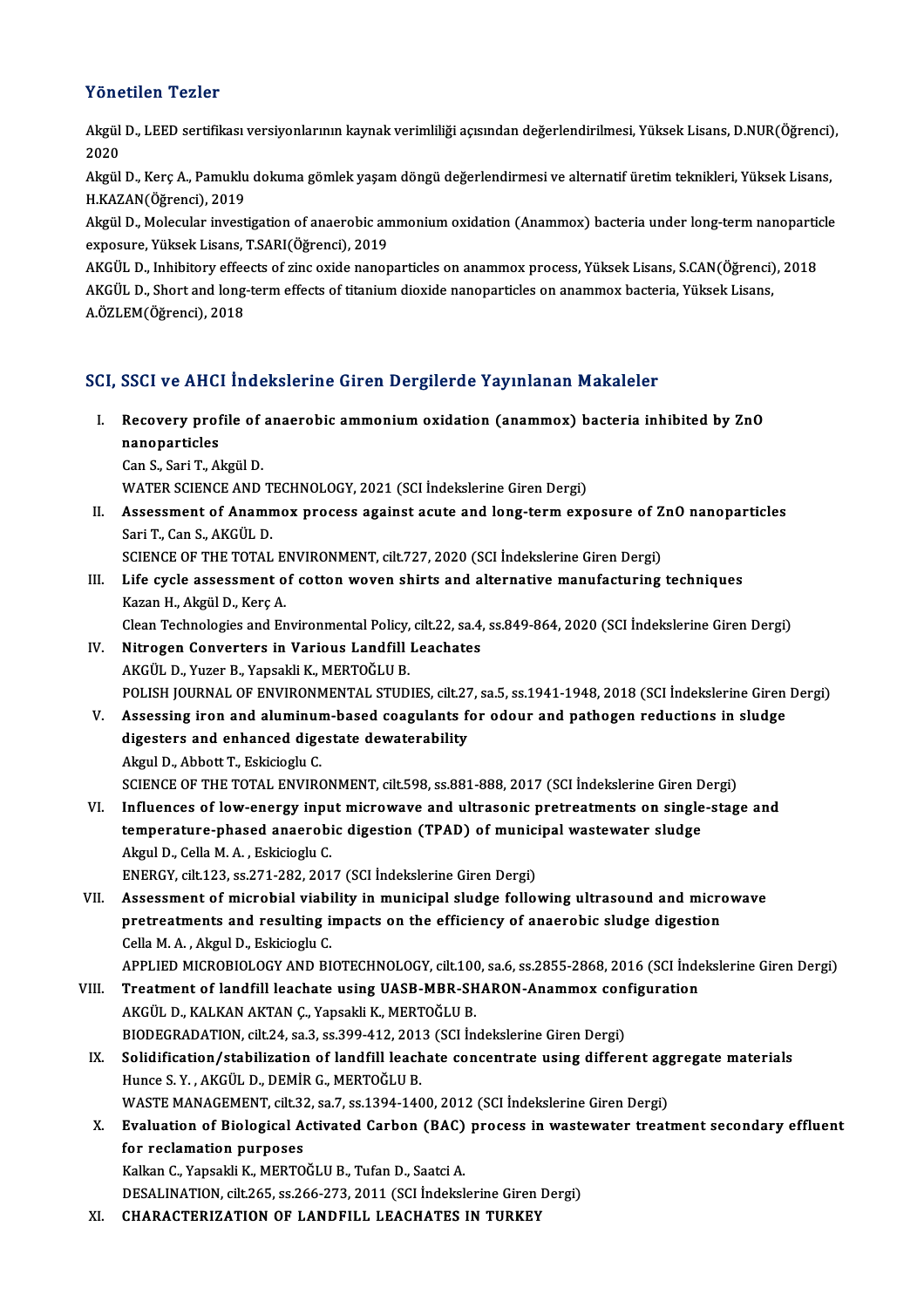AKGÜLD.,MERTOĞLUB.,YuzerB. FRESENIUS ENVIRONMENTAL BULLETIN, cilt.20, sa.10, ss.2638-2642, 2011 (SCI İndekslerine Giren Dergi)

# Diğer Dergilerde Yayınlanan Makaleler

- iğer Dergilerde Yayınlanan Makaleler<br>I. Farklı LEED Versiyonlarının İç Mekânlardaki Su ve Enerji Verimliliği Üzerindeki Etkileri<br>Keskin D.N. Akrül D r Bergherde ray:<br>Farklı LEED Versiye<br>Keskin D.N., Akgül D.<br>International Iournal International Journal of Advances in Engineering and Pure Sciences, cilt.32, sa.3, ss.340-350, 2020 (Hakemli Üniversite Dergisi) Keskin D. N., Akgül D. II. Short-term inhibitory effects of TiO2 NPs on Anammox process SariT.,YarA.Ö. ,AkgülD. Short-term inhibitory effects of TiO2 NPs on Anammox process<br>Sari T., Yar A. Ö. , Akgül D.<br>Biotech Studies, cilt.29, sa.1, ss.29-37, 2020 (Diğer Kurumların Hakemli Dergileri)<br>Temperature phaeod apaerabis disestion of munis Sari T., Yar A. Ö. , Akgül D.<br>Biotech Studies, cilt.29, sa.1, ss.29-37, 2020 (Diğer Kurumların Hakemli Dergileri)<br>III. Temperature phased anaerobic digestion of municipal sewage sludge: a Bardenpho treatment plant Biotech<br>Tempe<br>study<br>Akaul I Temperature phased anaerob<br>study<br>Akgul D., Cella M. A. , Eskicioglu C.<br>WATER PRACTICE AND TECUNOL study<br>Akgul D., Cella M. A. , Eskicioglu C.<br>WATER PRACTICE AND TECHNOLOGY, cilt.11, sa.3, ss.569-573, 2016 (ESCI İndekslerine Giren Dergi)<br>Treatment of Landfill Leachate by Advanced Qyidation Presesses
- Akgul D., Cella M. A., Eskicioglu C.<br>WATER PRACTICE AND TECHNOLOGY, cilt.11, sa.3, ss.569-573, 2016 (ESCI<br>IV. Treatment of Landfill Leachate by Advanced Oxidation Processes<br>Kosak S. Günav C. Tarlun B. Kutman E.Ö., AKCÜL D. WATER PRACTICE AND TECHNOLOGY, cilt.11, sa.3, ss.569-573, 2016<br>Treatment of Landfill Leachate by Advanced Oxidation Proce<br>Koçak S., Güney C., Tarkın B., Kırtman E. Ö. , AKGÜL D., MERTOĞLU B.<br>Marmara Fan Bilimlari Dergisi 2 Treatment of Landfill Leachate by Advanced Oxidation Processes<br>Koçak S., Güney C., Tarkın B., Kırtman E. Ö. , AKGÜL D., MERTOĞLU B.<br>Marmara Fen Bilimleri Dergisi, 2013 (Diğer Kurumların Hakemli Dergileri)<br>Effect of High Am
- Koçak S., Güney C., Tarkın B., Kırtman E. Ö. , AKGÜL D., MERTOĞLU B.<br>Marmara Fen Bilimleri Dergisi, 2013 (Diğer Kurumların Hakemli Dergileri)<br>V. Effect of High Ammonia Concentration on UASB ReactorTreating Sanitary Landfil Marmara Fen Bilimleri Dergisi, 201<br><mark>Effect of High Ammonia Concen</mark><br>YÜZER B., AKGÜL D., MERTOĞLU B.<br>Marmara Fen Bilimleri Dergisi 201 Effect of High Ammonia Concentration on UASB ReactorTreating S:<br>YÜZER B., AKGÜL D., MERTOĞLU B.<br>Marmara Fen Bilimleri Dergisi, 2012 (Diğer Kurumların Hakemli Dergileri) Marmara Fen Bilimleri Dergisi, 2012 (Diğer Kurumların Hakemli Dergileri)<br>Hakemli Kongre / Sempozyum Bildiri Kitaplarında Yer Alan Yayınlar

- akemli Kongre / Sempozyum Bildiri Kitaplarında Yer Alan Yayınlar<br>I. Heat-Assisted Vacuum Disintegration of Waste Activated Sludge for Improved Biogas Production<br>Konka Ö. AKCÜLD CALLLE kari Kongre 7 Sempozy<br>Heat-Assisted Vacuum Disi<br>Kaplan Ö., AKGÜL D., ÇALLI B.<br>Eurosia Wasta Managament S Heat-Assisted Vacuum Disintegration of Waste Activa<br>Kaplan Ö., AKGÜL D., ÇALLI B.<br>Euresia Waste Management Symposium, 26 - 28 Ekim 2020<br>Long term mologular investigations of Anammov basi Kaplan Ö., AKGÜL D., ÇALLI B.<br>Euresia Waste Management Symposium, 26 - 28 Ekim 2020<br>II. Long-term molecular investigations of Anammox bacteria exposed to TiO2 nanoparticle<br>Sori T. Akgül D.
- Euresia Waste M<br>**Long-term mo<br>Sari T., Akgül D.**<br>Europeen Biste Long-term molecular investigations of Anammox bacteria exposed to TiO<br>Sari T., Akgül D.<br>European Biotechnology Congress, Valencia, İspanya, 11 - 13 Nisan 2019, cilt.305<br>Identification of Anammov bastania in landfill leasha

- Sari T., Akgül D.<br>European Biotechnology Congress, Valencia, İspanya, 11 13 Nisan 2019, c.<br>III. Identification of Anammox bacteria in landfill leachates of Turkey European Biotechnology Congress, V<br>Identification of Anammox bacte:<br>BAKIRCI K., AKGÜL D., MERTOĞLU B.<br>IWA World Conference on Anaerobic Identification of Anammox bacteria in landfill leachates of Turkey<br>BAKIRCI K., AKGÜL D., MERTOĞLU B.<br>IWA World Conference on Anaerobic Digestion, 17 Ekim 2017 - 20 Ekim 2107<br>Start Un of Anammox Boaster and Short Term Effec
- BAKIRCI K., AKGÜL D., MERTOĞLU B.<br>IWA World Conference on Anaerobic Digestion, 17 Ekim 2017 20 Ekim 2107<br>IV. Start Up of Anammox Reactor and Short Term Effects of TiO2 Nanoparticles on Anammox Bacteria<br>Var A Ö. AKÇÜL D. IWA World Confere<br>Start Up of Anamr<br>Yar A.Ö., AKGÜL D.<br>JCETI 2017-22-26 Start Up of Anammox React<br>Yar A.Ö., AKGÜL D.<br>ICETI 2017, 22 - 26 Mart 2017<br>Inhibitory offects of sing ov Yar A. Ö., AKGÜL D.<br>ICETI 2017, 22 - 26 Mart 2017<br>V. Inhibitory effects of zinc oxide nanoparticles on anammox process<br>Can S. AKGÜL D.
- ICETI 2017, 22 :<br>I<mark>nhibitory effec</mark><br>Can S., AKGÜL D.<br>ICETI 2017, 22 Inhibitory effects of zinc ox<br>Can S., AKGÜL D.<br>ICETI 2017, 22 - 26 Mart 2017<br>Sine and Coating Effects as : Can S., AKGÜL D.<br>ICETI 2017, 22 - 26 Mart 2017<br>VI. Size and Coating Effects af ZnO Nanoparticles on Mesophilic and Thermophilic Sludge Digestion<br>OLAYA W. AKCÜL D. ESKİCİOCLU C
- ICETI 2017, 22 26 Mart 2017<br>Size and Coating Effects af ZnO N<br>OLAYA W., AKGÜL D., ESKİCİOGLU C.<br>10th International Seciety for Enviro Size and Coating Effects af ZnO Nanoparticles on Mesophilic and Thermophilic Sludge Diges<br>OLAYA W., AKGÜL D., ESKİCİOGLU C.<br>10th International Society for Environmental Biotechnology Conference Barcelona, 1 - 03 Haziran 20

OLAYA W., AKGÜL D., ESKİCİOGLU C.<br>10th International Society for Environmental Biotechnology Conference Barcelona, 1 - 03 Haziran 2016<br>VII. Application of Microbial Stains in Pre Treated Municipal Sludge to Study Subse 10th International Society for Environmental Biotechnology Conferer<br>Application of Microbial Stains in Pre Treated Municipal Slud<br>Biogas and Methane Production During Anaerobic Digestion<br>CELLAM AKCÜLD ESKICIOCLUC Application of Microbial Stains i<br>Biogas and Methane Production<br>CELLA M., AKGÜL D., ESKİCİOGLU C.<br>WEE (IWA Besiduals and Biosolida 2 Biogas and Methane Production During Anaerobic Digestion<br>CELLA M., AKGÜL D., ESKİCİOGLU C.<br>WEF/IWA Residuals and Biosolids 2015 Conference, Washington, DC, 7 - 10 Haziran 2015<br>Temperature Phaeed Anaerobic Disection of Muni

CELLA M., AKGÜL D., ESKİCİOGLU C.<br>WEF/IWA Residuals and Biosolids 2015 Conference, Washington, DC, 7 - 10 Haziran 2015<br>VIII. Temperature Phased Anaerobic Digestion of Municipal Sewage Sludge A Bardenpho Treatment Plant WEF/<br>Temp<br>Study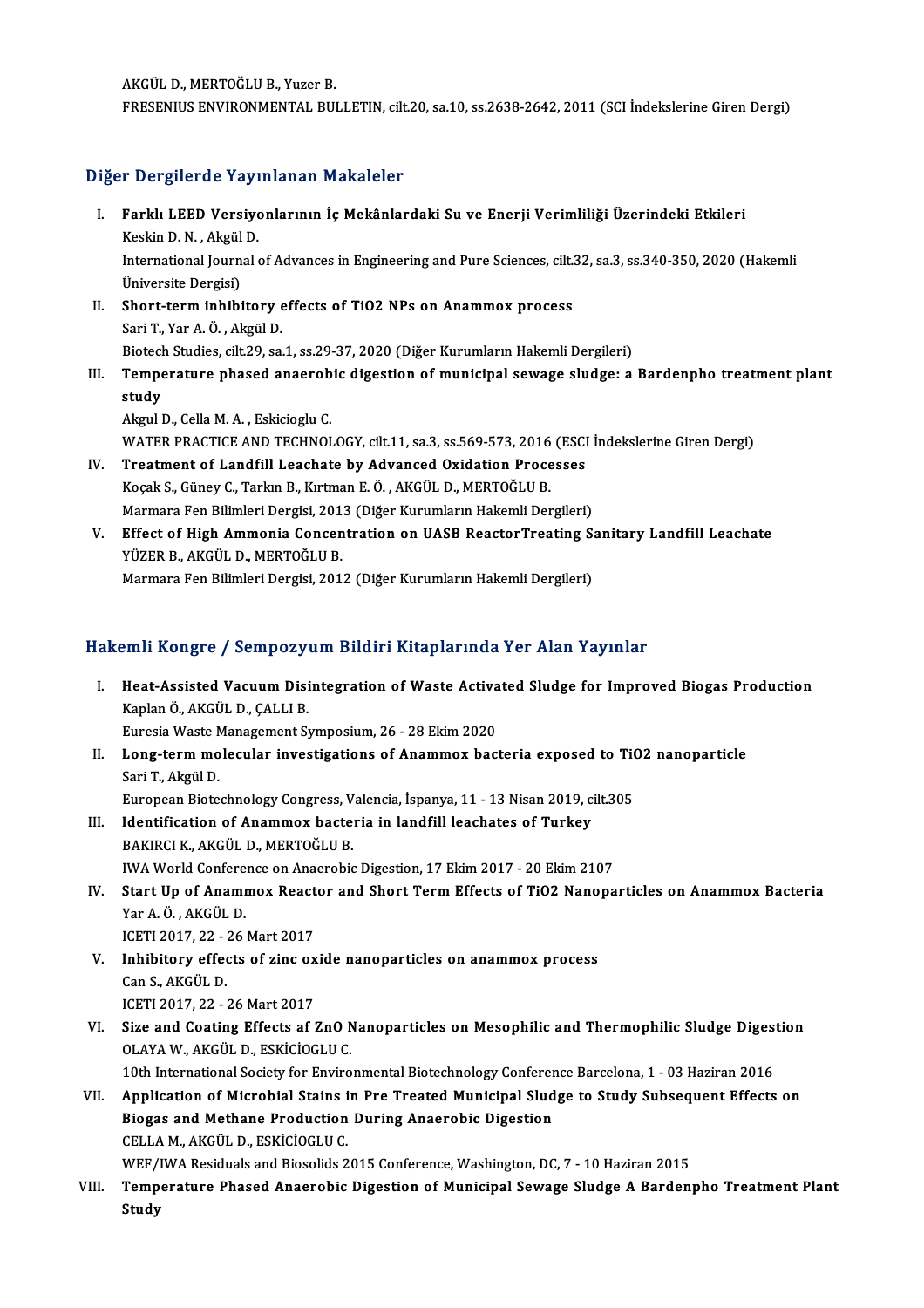AKGÜLD.,CELLAM.,ESKİCİOGLUC.

AKGÜL D., CELLA M., ESKİCİOGLU C.<br>WEF/IWA Residuals and Biosolids 2015 Conference, Washington, DC, 7 - 10 Haziran 2015<br>QUANTITATIVE EVALUATION OF NITROCENCONVERTERS IN VARIOUS LANDEU L

- IX. QUANTITATIVE EVALUATION OF NITROGENCONVERTERS IN VARIOUS LANDFILL LEACHATES<br>MERTOĞLU B. YÜZER B. AKGÜL D. WEF/IWA Residuals and Biosolids<br>QUANTITATIVE EVALUATION O<br>MERTOĞLU B., YÜZER B., AKGÜL D.<br>16th InternationalBiotechnology Sy
	- 16th InternationalBiotechnology SymposiumandExhibition,14 -19Eylül2014
- X. Türkiye'de beyaz eşya üretiminden kaynaklanan tehlikeli atıklar 16th InternationalBiotechnology Symposium and Exhibition, 14 - 19 Eylül 2<br>Türkiye'de beyaz eşya üretiminden kaynaklanan tehlikeli atıklar<br>Yazıcı B., CAN Z. S. , ÇALLI B., MERTOĞLU B., GÖKYAY O., AKGÜL D., YETİŞ Ü.<br>İTÜ 12 E Türkiye'de beyaz eşya üretiminden kaynaklanan tehlikeli atıklar<br>Yazıcı B., CAN Z. S. , ÇALLI B., MERTOĞLU B., GÖKYAY O., AKGÜL D., YETİŞ Ü.<br>İTÜ 13.Endüstriyel Kirlenme Kontrolü Sempozyumu, Türkiye, 17 - 19 Ekim 2012<br>Türkiy Yazıcı B., CAN Z. S. , ÇALLI B., MERTOĞLU B., GÖKYAY O., AKGÜL D., YETİŞ Ü.<br>İTÜ 13.Endüstriyel Kirlenme Kontrolü Sempozyumu, Türkiye, 17 - 19 Ekim 2012<br>XI. Türkiye'de otomotiv sektöründen kaynaklanan tehlikeli atıkları
- İTÜ 13.Endüstriyel Kirlenme Kontrolü Sempozyumu, Türkiye, 17 19 Ekim 2<br>Türkiye'de otomotiv sektöründen kaynaklanan tehlikeli atıkların a:<br>CAN Z. S., GÖKYAY O., ÇALLI B., MERTOĞLU B., AKGÜL D., Yazıcı B., YETİŞ Ü.<br>İTÜ 12. Türkiye'de otomotiv sektöründen kaynaklanan tehlikeli atıkların azaltılı<br>CAN Z. S. , GÖKYAY O., ÇALLI B., MERTOĞLU B., AKGÜL D., Yazıcı B., YETİŞ Ü.<br>İTÜ 13. Endüstriyel Kirlenme Kontrolü Sempozyumu, Türkiye, 17 - 19 Ekim 2 CAN Z. S. , GÖKYAY O., ÇALLI B., MERTOĞLU B., AKGÜL D., Yazıcı B., YETİŞ Ü.<br>İTÜ 13. Endüstriyel Kirlenme Kontrolü Sempozyumu, Türkiye, 17 - 19 Ekim 2012<br>XII. Investigation of Hazardous Waste Generation by Turkish Automotiv İTÜ 13. Endüstriyel Kirlenme Kontrolü Sempozyumu, Türkiye, 17 - 19 Ekim 2012
- EurAsiaWasteManagementSymposium,14 -16Kasım2011
- XIII. Hazardous Waste Generation From Household Appliances Industry in Turkey EurAsia Waste Management Symposium, 14 - 16 Kasım 2011<br>Hazardous Waste Generation From Household Appliances Industry<br>YAZICI B., ÇALLI B., MERTOĞLU B., CAN Z. S. , GÖKYAY O., AKGÜL D., YETİŞ Ü.<br>EurAsia Waste Management Symp Hazardous Waste Generation From Household Applian<br>YAZICI B., ÇALLI B., MERTOĞLU B., CAN Z. S. , GÖKYAY O., AKG<br>EurAsia Waste Management Symposium, 14 - 16 Kasım 2011<br>Samaun katı atık dürenli dana sahası sırıntı suyu kanal YAZICI B., ÇALLI B., MERTOĞLU B., CAN Z. S. , GÖKYAY O., AKGÜL D., YETİŞ Ü.<br>EurAsia Waste Management Symposium, 14 - 16 Kasım 2011<br>XIV. Samsun katı atık düzenli depo sahası sızıntı suyu karakterizasyonu<br>VÜZER B. AKGÜL D. M
- EurAsia Waste Management Symposium, 14 16 Kasım 2011<br>Samsun katı atık düzenli depo sahası sızıntı suyu karakterizasyonu<br>YÜZER B., AKGÜL D., MERTOĞLU B. Samsun katı atık düzenli depo sahası sızıntı suyu karakterizasyon<br>YÜZER B., AKGÜL D., MERTOĞLU B.<br>9. Ulusal Çevre Mühendisliği Kongresi, Samsun, Türkiye, 5 - 08 Ekim 2011<br>Chanasteriration of Landfill Leachates in Turkey.
- XV. Characterization of Landfill Leachates in Turkey<br>AKGÜL D., YÜZER B., MERTOĞLU B. 9. Ulusal Çevre Mühendisliği Kongre<br>Characterization of Landfill Lea<br>AKGÜL D., YÜZER B., MERTOĞLU B.<br>International Sustainable Water and Characterization of Landfill Leachates in Turkey<br>AKGÜL D., YÜZER B., MERTOĞLU B.<br>International Sustainable Water and Wastewater Management Symposium, 26 - 28 Ekim 2011<br>Characterization of dissolved organis matter in landfi AKGÜL D., YÜZER B., MERTOĞLU B.<br>International Sustainable Water and Wastewater Management Symposium, 26 - 28 Ekim 2011<br>XVI. Characterization of dissolved organic matter in landfill leachate by fluorescence spectroscopy
- International Sustainable Water and Wastewate<br>Characterization of dissolved organic mat<br>MERTOĞLU B., BAKIRCI K., AKGÜL D., YÜZER B.<br>Fourth WA Specialty Conference Natural Organ Characterization of dissolved organic matter in landfill leachate by fluorescence spectroscopy<br>MERTOĞLU B., BAKIRCI K., AKGÜL D., YÜZER B.<br>Fourth IWA Specialty Conference Natural Organic MAtter:From Source to Tap and Beyon Fourth IWA Specialty Conference Natural Organic MAtter: From Source to Tap and Beyond, 27 Temmuz 2011
- MERTOĞLU B., BAKIRCI K., AKGÜL D., YÜZER B.<br>Fourth IWA Specialty Conference Natural Organic MAtter:From Source to Tap and Beyond, 27 Temmuz 20<br>XVII. Tertiary treatment of Paşaköy Advanced Wastewater Treatment Plant by biol BAKIRCI K., KALKAN AKTAN Ç., AKGÜL D., MERTOĞLU B.

IWA World Water Congress and Exhibition 2010, 19 - 24 Eylül 2010

BAKIRCI K., KALKAN AKTAN Ç., AKGÜL D., MERTOĞLU B.<br>IWA World Water Congress and Exhibition 2010, 19 - 24 Eylül 2010<br>XVIII. Co-occurence of aerobic and anaerobic ammonium oxidizing microorganisms in lanfill leachate AKGÜL D., Aliyazıcıoğlu Ç., YÜZER B., MERTOĞLU B.<br>IWA World Water Congress and Exhibition, 19 - 24 Eylül 2010 Co-occurence of aerobic and anaerobic ammonium oxid<br>AKGÜL D., Aliyazıcıoğlu Ç., YÜZER B., MERTOĞLU B.<br>IWA World Water Congress and Exhibition, 19 - 24 Eylül 2010<br>Havelandırmalı katı atık dana sahasındaki mikrobiyal sa

AKGÜL D., Aliyazıcıoğlu Ç., YÜZER B., MERTOĞLU B.<br>IWA World Water Congress and Exhibition, 19 - 24 Eylül 2010<br>XIX. Havalandırmalı katı atık depo sahasındaki mikrobiyal çeşitliliğin moleküler tekniklerle incelenmesi<br>MER IWA World Water Congress and Exhibition, 19 - 24 Eylül 2010<br>Havalandırmalı katı atık depo sahasındaki mikrobiyal çeşitli<br>MERTOĞLU B., ÇALLI B., AKANYETİ İ., AKGÜL D., Akalın N., İNANÇ B.<br>6 Hlusel Ceyre Mühandisliği Kongres Havalandırmalı katı atık depo sahasındaki mikrobiyal çeşitli<br>MERTOĞLU B., ÇALLI B., AKANYETİ İ., AKGÜL D., Akalın N., İNANÇ B.<br>6. Ulusal Çevre Mühendisliği Kongresi, Türkiye, 24 - 26 Kasım 2005 6. Ulusal Çevre Mühendisliği Kongresi, Türkiye, 24 - 26 Kasım 2005<br>Desteklenen Projeler

Desteklenen Projeler<br>Çallı B., Akgül D., Bakırcı K., TÜBİTAK Projesi, 2019 YILI MARMARA ÜNİVERSİTESİ VE ARÇELİK AŞ İŞ BİRLİĞİ İLE<br>ÇEVREŞEL SÜRDÜRÜLERLI BLİK ALANINDA DOKTORA., SANAYİ PROJESİ 2020, 2027 ÇEVRESEL SÜRDÜRÜLEBİLİRLİKALANINDADOKTORA-SANAYİPROJESİ,2020 -2027 Çallı B., Akgül D., Bakırcı K., TÜBİTAK Projesi, 2019 YILI MARMARA ÜNİVERSİTESİ VE ARÇELİK AŞ İŞ BİRL<br>ÇEVRESEL SÜRDÜRÜLEBİLİRLİK ALANINDA DOKTORA - SANAYİ PROJESİ, 2020 - 2027<br>Akgül D., Çallı B., Kaplan Ö., TÜBİTAK Projesi

Akgül D., Callı B., Kaplan Ö., TÜBİTAK Projesi, Vakum Destekli Biyogaz Zenginleştirme İslemi, 2020 - 2022

Akgül D., Mertoğlu B., TÜBİTAK Projesi, Anammox Prosesinde Hidrazin Toleransı ve Metabolizmasının Araştırılması,<br>2019 - 2020 Akgül D., Mertoğlu B., TÜBİTAK Projesi, Anammox Prosesinde Hidrazin Toleransı ve Metabolizmasının Araştırılması,<br>2019 - 2020<br>Akgül D., Mertoğlu B., TÜBİTAK Projesi, Nanoparçacıkların Zenginleştirilmiş Anammox Kültürü Üzeri

2019 - 2020<br>Akgül D., Mertoğlu B.,<br>Etkileri, 2018 - 2020<br>Akgül D., Son T., Vüka Akgül D., Mertoğlu B., TÜBİTAK Projesi, Nanoparçacıkların Zenginleştirilmiş Anammox Kültürü Üzerindeki İnhibisyon<br>Etkileri, 2018 - 2020<br>Akgül D., Sarı T., Yükseköğretim Kurumları Destekli Proje, Uzun Süreli Nanopartikül Ma

Etkileri, 2018 - 2020<br>Akgül D., Sarı T., Yükseköğretim Kurumları Destekli Proje, Uzun Süreli Nanopartikül Ma<br>Amonyum Oksidasyon (Anammox) Bakterilerinin Moleküler İncelenmesi, 2018 - 2019<br>Akgül D. Merteğlu B. Vükseköğretim Akgül D., Sarı T., Yükseköğretim Kurumları Destekli Proje, Uzun Süreli Nanopartikül Maruziyetinde Bırakılan Anaer<br>Amonyum Oksidasyon (Anammox) Bakterilerinin Moleküler İncelenmesi, 2018 - 2019<br>Akgül D., Mertoğlu B., Yüksek

Amonyum Oksidasyon (Anammox) Bakterilerinin Molek<br>Akgül D., Mertoğlu B., Yükseköğretim Kurumları Destekli<br>nanoparçacık inhibisyonunun araştırılması, 2016 - 2019